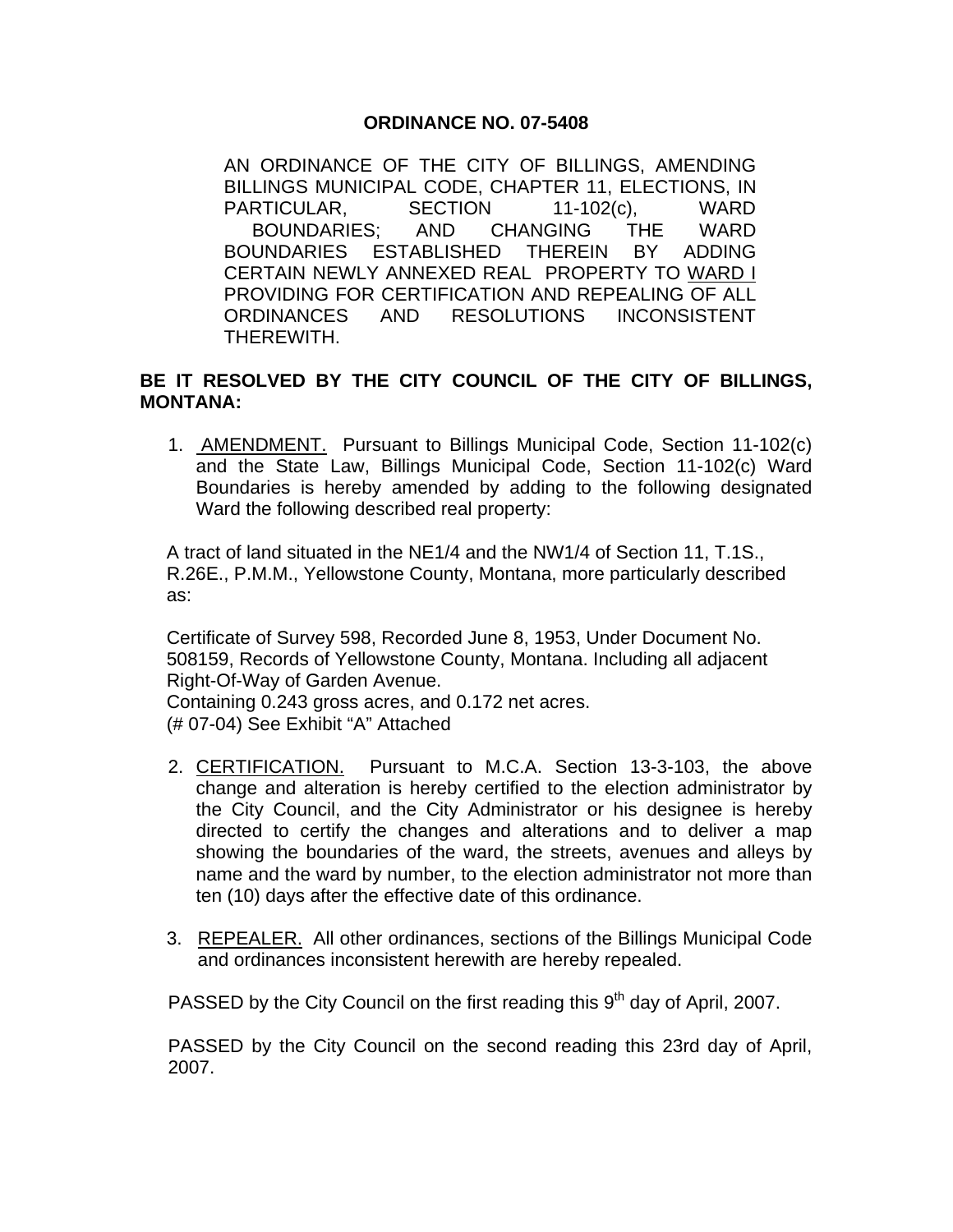THE CITY OF BILLINGS:

Ron Tussing, MAYOR

 $\frac{1}{2}$  ,  $\frac{1}{2}$  ,  $\frac{1}{2}$  ,  $\frac{1}{2}$  ,  $\frac{1}{2}$  ,  $\frac{1}{2}$  ,  $\frac{1}{2}$  ,  $\frac{1}{2}$  ,  $\frac{1}{2}$  ,  $\frac{1}{2}$  ,  $\frac{1}{2}$  ,  $\frac{1}{2}$  ,  $\frac{1}{2}$  ,  $\frac{1}{2}$  ,  $\frac{1}{2}$  ,  $\frac{1}{2}$  ,  $\frac{1}{2}$  ,  $\frac{1}{2}$  ,  $\frac{1$ 

ATTEST:

BY:\_\_\_\_\_\_\_\_\_\_\_\_\_\_\_\_\_\_\_\_\_\_\_\_\_\_\_\_\_\_\_\_

Cari Martin, CITY CLERK